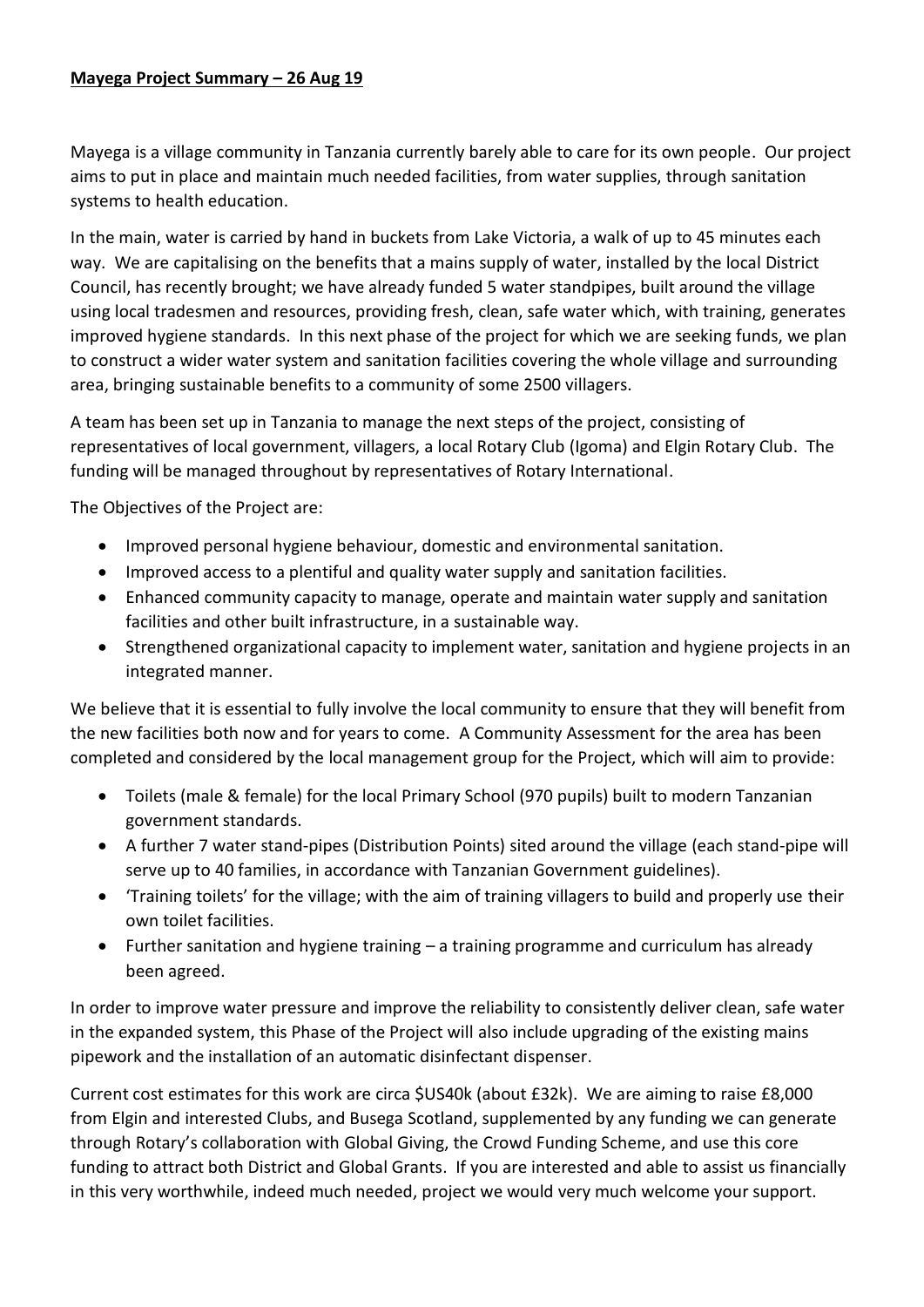## From this....



## And this...